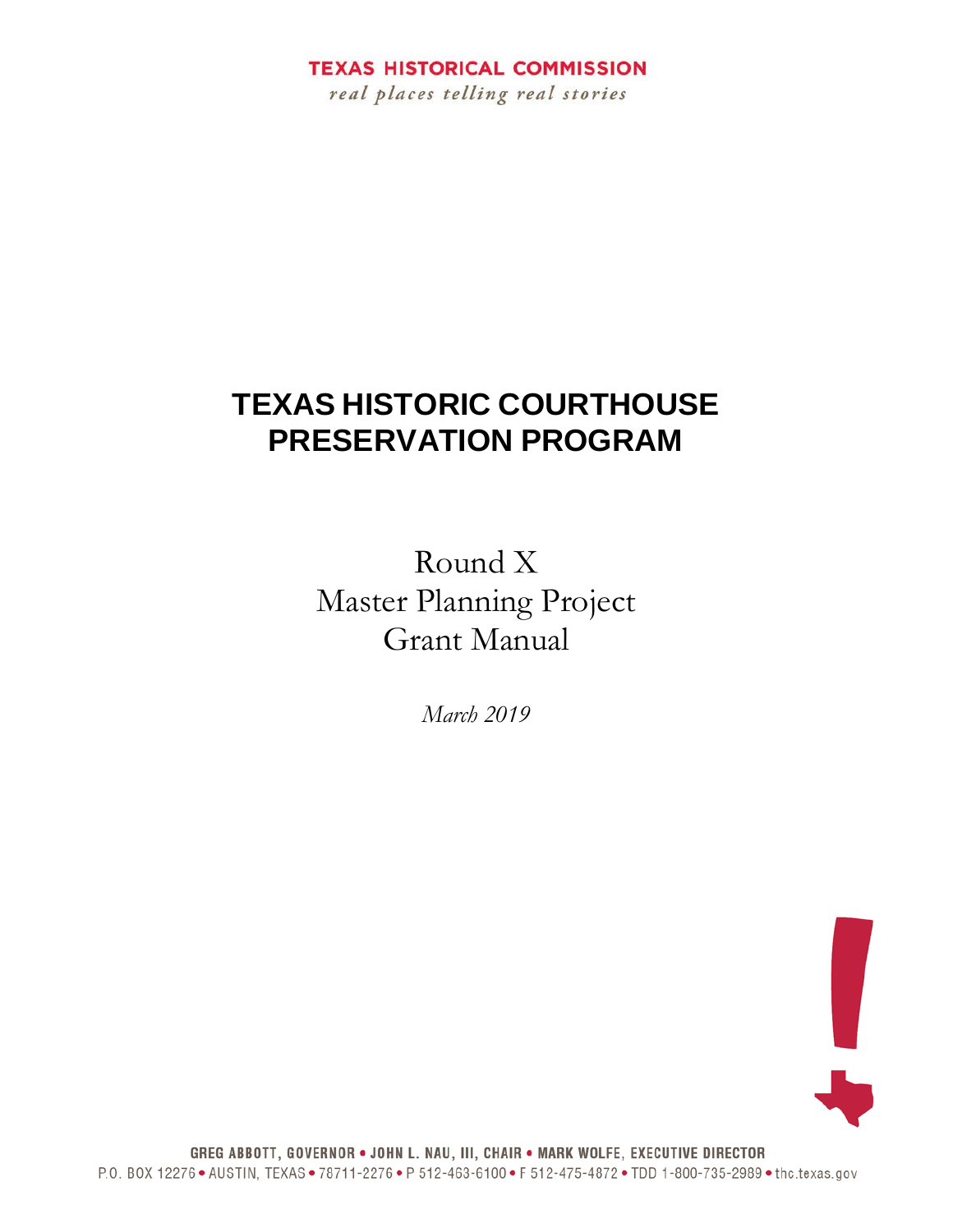real places telling real stories

## **I. PROGRAM RULES AND REGULATIONS**

The Texas Historic Courthouse Preservation Program (THCPP) is an unprecedented effort by the state and local governments to preserve historic county courthouses. It has been widely recognized and received numerous national awards for its achievements. To date, more than 63 Texas courthouses have been fully restored through this program.

The THCPP, created in 1999, exists under the authority of the Texas Government Code, Section 442.0081, Historic Preservation Program Grants and Loans; 442.0082, Historic Courthouse Project Requirements; and 442.0083, Funding for Historic Courthouse Preservation Program, Historic Courthouse Preservation Fund Account.

The implementing regulations for the program are described in the Texas Administrative Code, Title 13 Cultural Resources, Part 2 Texas Historical Commission, Chapter 12 Texas Historic Courthouse Preservation Program, as amended. These regulations were developed by the Texas Historical Commission to implement this program and can be found by visiting www.txrules.elaws.us/rule/title13 chapter12.

The program anticipates another call for grant applications in the fall of 2019 with applications due in early 2020.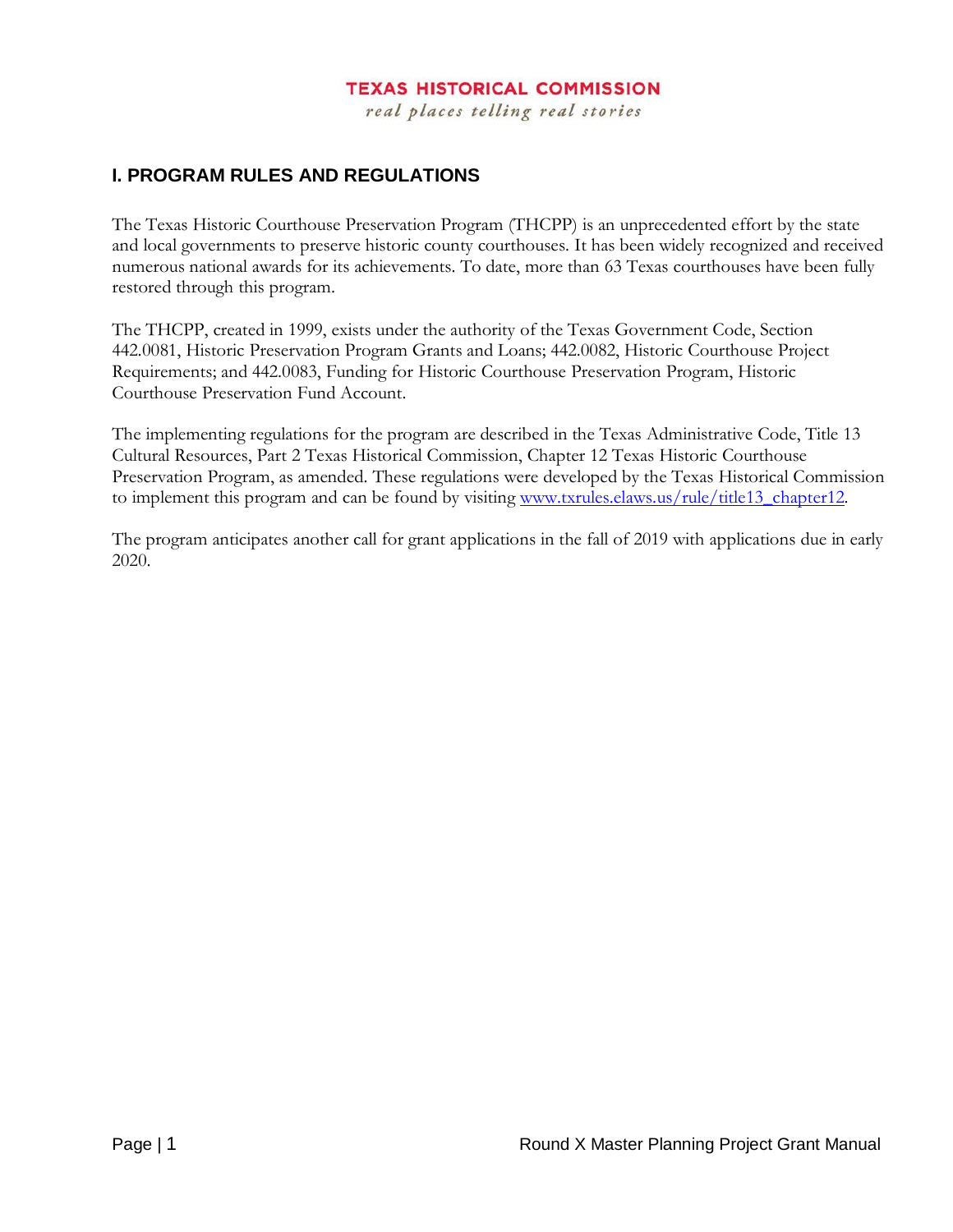real places telling real stories

## **II. STARTING THE PROJECT**

Congratulations on receiving a Round X planning grant award! Our staff looks forward to working with you toward the preservation of your historic county courthouse. The intention of these planning grants is to provide a comprehensive and current planning document to assist your decision-making and future plans, whether that is further THCPP grant program participation or phased repairs undertaken without grant assistance. THC awarded these grant funds on January 25, 2019 to counties that have an approved Courthouse Preservation Master Plan (Master Plan) for their courthouse on file with THC and therefore eligible under TGC Section 442.0082(a) to receive THCPP grant funds.

We believe this planning project will be an excellent opportunity and provide ample time for establishing a dialogue about the courthouse between local stakeholders, THC and your selected professional consultant. Since each effort will differ, communication is extremely important so become familiar with this Round X Master Planning Project Grant Manual and let us know if you have any questions or concerns. As the previous Master Plan is evaluated, revised and resubmitted by your consultant, please review the decisions and recommendations carefully to ensure that they meet your current goals and establish a strong foundation for the future.

Our first undertaking will be to establish a Funding Agreement based on THC's funding commitment and determination on what work is appropriate to address your current planning needs. Generally, that work will be the development of a new Master Plan containing updated information on the history, existing conditions, recommendations for fully restoring the courthouse and a budget for that project. THC staff will provide a proposed scope for the planning work for your review and approval.

The task of contracting for professional services, that is architectural, engineering, and other construction planning activities, for the development of a new Master Plan should concurrently be undertaken by you. Further information on your contract for professional services is found below. Please note that, as grant recipient, the county holds the primary responsibility for executing this project in accordance with all procedures stated in this grant manual, procuring professional services in accordance with state law, for executing contracts with the professional architects and for paying all costs associated with the project. The grant recipient must also ensure that all necessary THC approvals are obtained, reporting information is submitted to the THC and that meetings are properly coordinated with the THC.

## **FUNDING AGREEMENT**

A **Funding Agreement** (Agreement) which has been prepared for each project by the THC states the obligations of the grant recipient and the THC regarding the grant project. By its execution, the grant recipient commits to carry out the project in conformance with the program requirements and the procedures of this manual. Please review the Agreement language carefully and ensure that the terms and grant recipient's responsibilities under the Agreement are well understood by all parties.

Supporting documents for the Agreement include the following attachments to the Agreement. Attachment A will be developed by THC staff for each project. Attachment A will include a description of the grant-funded project including the funding amounts and shares, the project cost, scope of work and schedule. Attachment B is the contract between the county and their preservation architect, see below.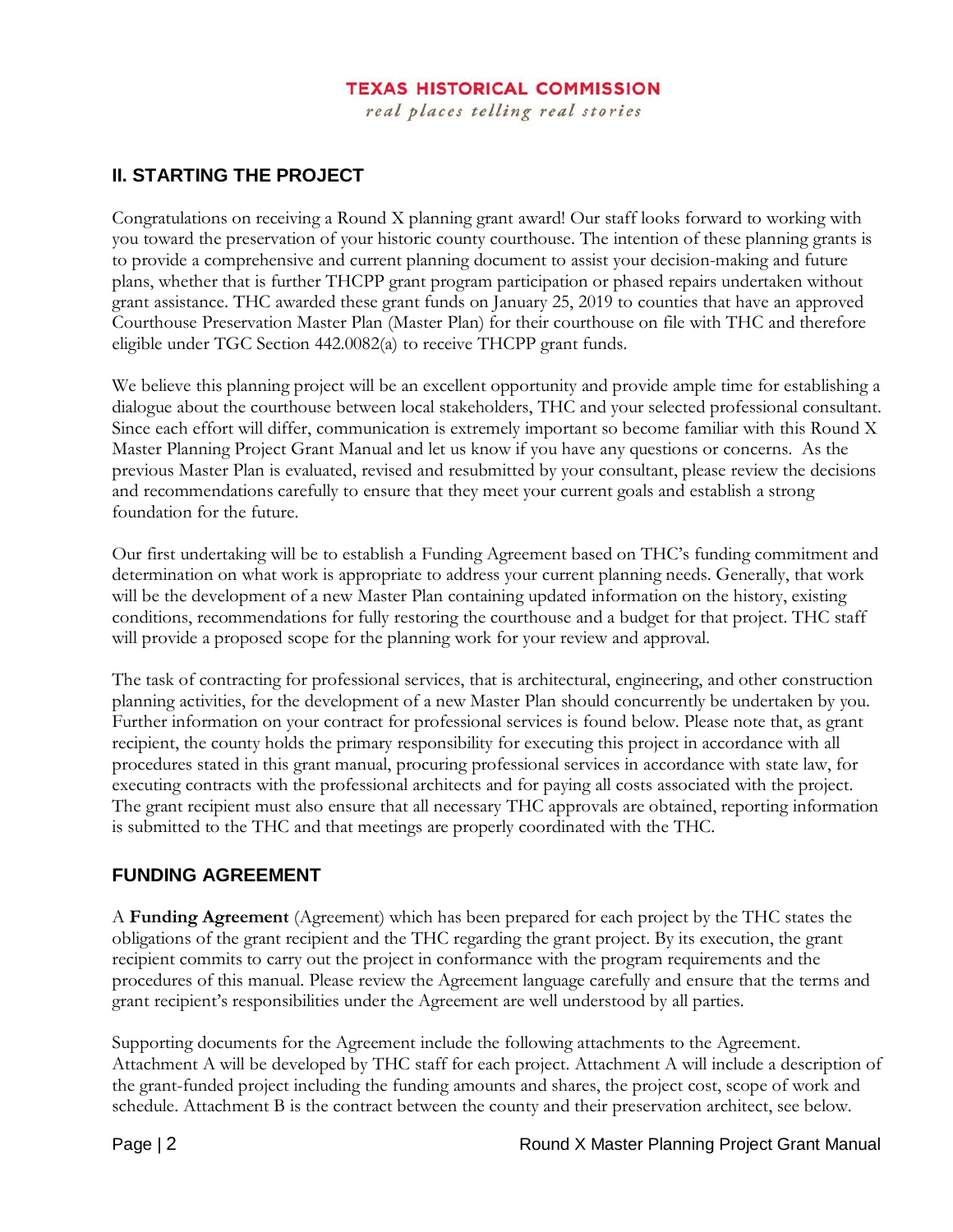real places telling real stories

#### **ATTACHMENT A- Project Description**

#### **Source of Funds**

Grant awards for these projects were approved by the Commission on January 25, 2019 for an amount up to \$50,000 per project and require a minimum \$5,000 cash match. Note that state funds are distributed on a cost-reimbursement basis. The grant amount will be the project cost less \$5,000, unless the project cost exceeds \$55,000.

#### **Project cost**

The cost for professional services associated with development of the Master Plan should be clearly shown in the fee proposal and/or contract executed between the County and its selected Architecture/Engineering Consultant and sub-consultants. They must relate to the THC's approved Scope of Work as shown in Attachment A. Costs which are known or estimated at the time this Agreement is executed are eligible for reimbursement are included in the Project Cost. Allowances or unknown costs such as travel or reimbursable expenses of the Consultant will be reimbursed by the Commission with bilateral amendment as funding permits.

#### **Scope of Work**

Following the general grant orientation meeting on-site or by phone, the THC will provide a Scope of Work for professional services associated with the Master Plan. Since this grant opportunity was intended to address outdated master plans by re-evaluating in consultation with THC, any relevant sections of the approved master plan, and the associated construction documents if available, may require consultation. This effort must be undertaken by an architect or architectural firm with some experience in historic preservation that has ample time and appropriate skills to execute the project in accordance with its needs and these procedures. The scope of the architect's responsibilities is defined in an architectural services contract or fee proposal and should be expanded as necessary to address the Agreement and these procedural requirements.

The THC will provide a fairly specific list of services provided and/or work undertaken that will be tailored to the needs of each project. Generally, the deliverable is an approved master plan containing current information. In some cases, a more detailed cost estimate is expected, for example based on the available plans and specifications. In other cases, the historical and architectural significance of the property may be a key focus area in determining and justifying a restoration date. Some projects will involve sub-consultant services such as updated engineering recommendations. For a complete list of the master plan requirements, please see Section III of this manual.

#### **Project Schedule**

The THC will develop the grant recipient's Project Schedule which lists major project milestones. It must take into consideration the work to prepare, execute and obtain approvals for the program documents and proposed final documents. Please note that the schedule may be changed or extended. Currently, the THC recommends that a 95% complete draft is submitted no later than December 1, 2019 to enable these master plan resubmittals to be approved prior to development of the Round XI THCPP grant application cycle. The timeline for Round XI will not be established until August 2019 and may extend the typical grant cycle timeline by 3 or more months if the THC determines that the extension would facilitate more complete grant applications.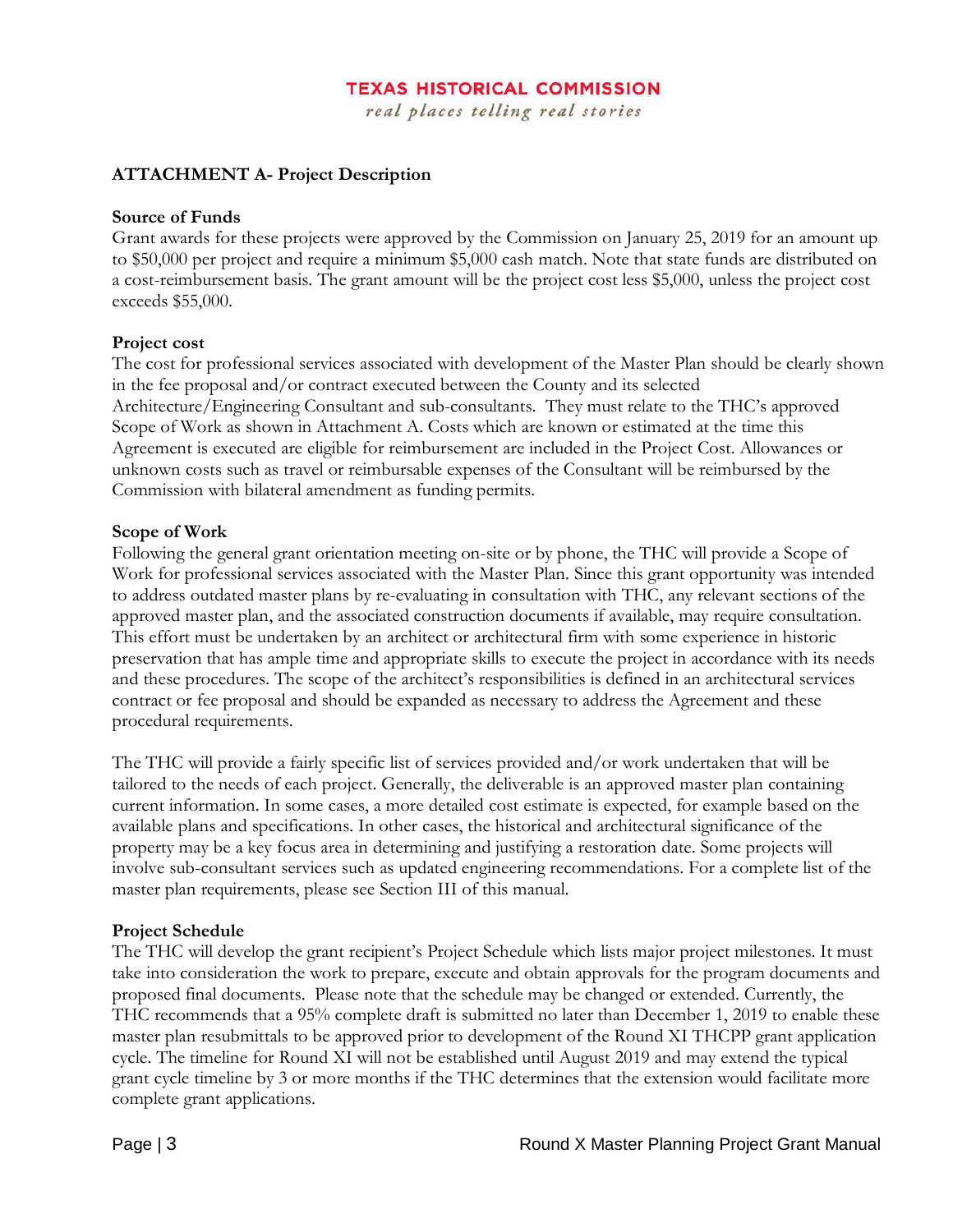real places telling real stories

#### **ATTACHMENT B - Contract for Services**

The grant recipient will negotiate a contractual arrangement with a licensed architect or architectural firm following the orientation meeting. The Contract between the Owner and Architect (usually AIA Document form B141) should specify the services that will be provided by the project architect for this grant funded project. Essential elements of the architect's contract are the scope of services, deliverables, fees, and schedule. These are also the subjects of attachments to your Agreement with the THC, so the architect should ensure that their professional services contract is consistent with their responsibilities under this Program. We recommend that a professional services contract is not signed until the THC and grant recipient have determined the scope of services necessary for the individual project, see above, and codified as Attachment A to the Agreement.

The contract for services, or fee proposal should be specific enough to document all parties' expectations for the project. It should describe the scope of the architect's services and include all deliverables such as master plan copies to be provided to the grant recipient and the THC. We prefer that reimbursables of the consultant such as travel and photocopying are estimated outside of a lump sum fee.

Note that several site visits will be made to the courthouse by the project architect for field measuring and investigations. Also, the grant recipient may wish for the project architect to make interim presentations before the architect proceeds to the next stage of development. THC staff should be contacted prior to any on-site meetings to maximize beneficial communication.

If the grant recipient needs to identify an appropriate architectural consultant to hire or confirm its decision, please refer to *Finding and Hiring Qualified Historic Preservation Consultants*, available upon request from the THC or its web site (www.thc.texas.gov). To select the best preservation architect for the job, it is recommended that you interview several candidates, ask other property owners or professional societies for references, and review résumés and examples of completed projects for successful and relevant preservation projects. A statement of your selection criteria or process must be submitted to the THC with your architectural contract for services.

#### **Execution of the Funding Agreement**

Execution of the Agreement will take place after all parties have reviewed the Agreement and the attachments. The county judge and THC Executive Director are signatories to the agreement.

The grant recipient will provide two original signed copies of the Agreement to THC for signature. Upon execution by the THC, one copy of the Agreement shall be returned and one will be retained by THC. The Agreement must be signed by both parties prior to reimbursement and should be submitted by June 1, 2019. If the county does not wish to proceed, they should send a letter rejecting the grant award.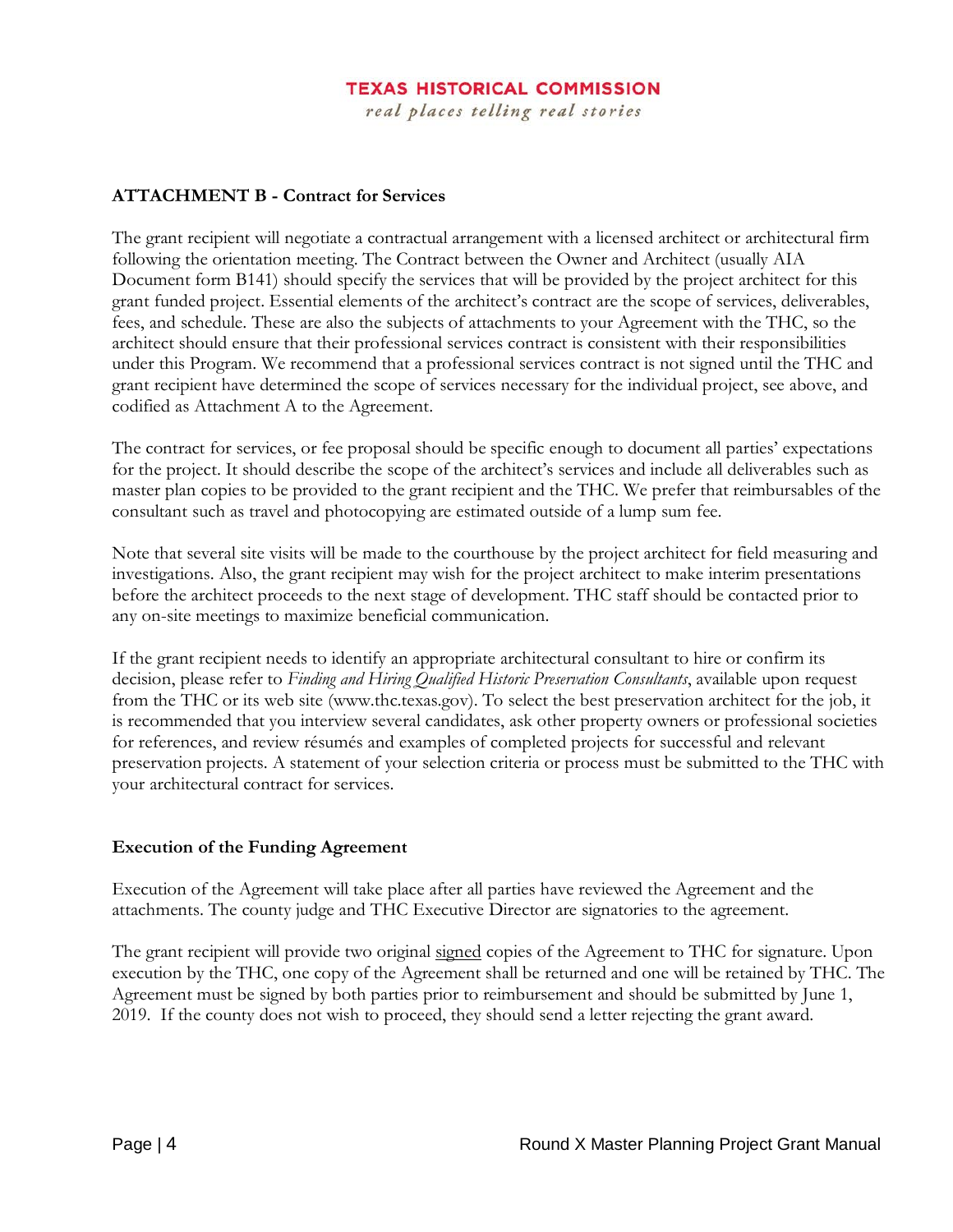real places telling real stories

## **III. PROJECT EXECUTION**

A THCPP Master Planning Grant supports the reconsideration of the previous planning work for the project. It will be tailored to the specific needs and conditions of the project based on the availability and priority of THC grant funding.

At the outset, THC staff will work with the county to establish the Scope of Work for the Project as described in Attachment A. For most projects, the project will include the development of a new, updated Master Plan that conforms to the Recommended Outline included in this grant manual, see next section.

The grant recipient should take an active role in engaging with the project architect to direct the course of the document and its contents. Assignment of the offices, consultation with county staff on preferences for building communications and security systems are just a few ways that the county will develop the project in accordance with its needs.

The THC staff will ensure that the historical narrative is accurate, the existing conditions are completely documented and that the proposed recommendations meet the appropriate treatment within Secretary of the Interior's Standards for the Treatment of Historic Properties. Note that **restoration** is defined as "the act or process of accurately depicting the form, features, and character of a property as it appeared at a **particular period of time** by means of the removal of features from other periods in its history and reconstruction of missing features from the restoration period. The limited and sensitive upgrading of mechanical/electrical/plumbing systems and other code required work to make the property functional is appropriate within a restoration project." **Rehabilitation,** by contrast, does not involve the removal of historic features and no specific date is represented.

Several drafts of the document will be developed and submitted for interim review and approval by both the THC and the grant recipient. THC staff will require approximately two to four weeks from the date of receipt for review and comment. At any time, THC staff may request an on-site meeting to familiarize themselves with the project and discuss the status of the proposed plans. After review and comment on the latest draft, the THC may request a meeting with the architect and grant recipient representative(s) to resolve substantive concerns regarding any aspect of the proposal. The grant recipient should ensure that the project architect implements the THC-recommended revisions into the plans and completes the plans in a timely manner.

The submittals should meet the approved **schedule** for project planning established in the Funding Agreement. Failure to meet the schedule should prompt a written extension request from the grant recipient documenting the nature of the delay. The extension request should be submitted prior to the due date for that submittal.

The goal is to have sufficient communication and complete submittals from the project architect at all stages of the master plan development to ensure that the final draft can be easily and quickly approved.

For projects developed to the construction document level, please note that any cost estimates provided in the master plan must be prepared by an outside independent consultant to ensure that no undue advantage is provided to any general contractor in a future bidding process. The cost estimate will be used for budgeting and future Texas Historic Courthouse Preservation Program grant applications.

Page | 5 **Page | 5** Round X Master Planning Project Grant Manual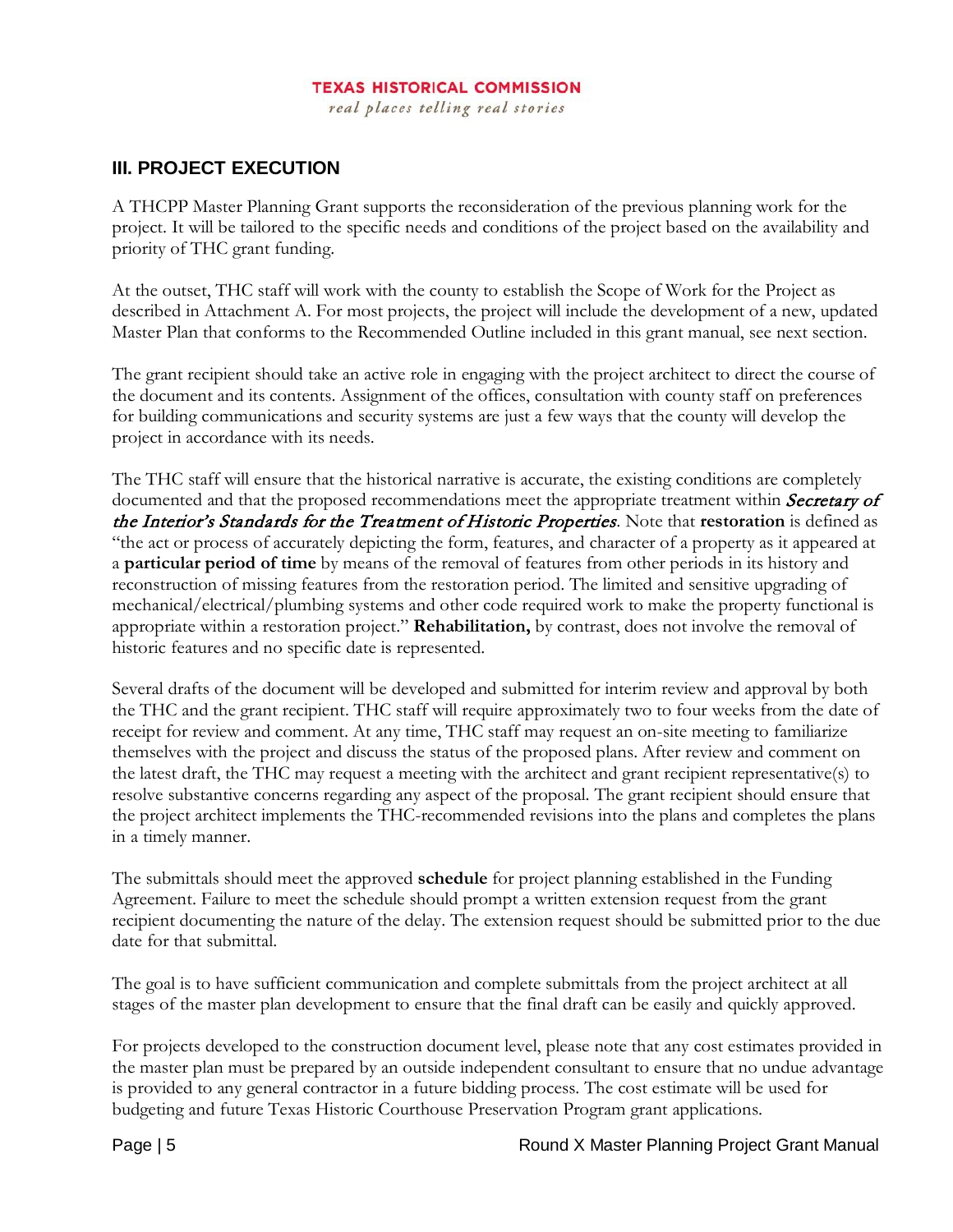real places telling real stories

## **Recommended Outline for a Courthouse Preservation Master Plan**

#### **I. Introduction**

The introduction section provides a synopsis of the contents of the current master plan, why and how it was developed, and who was involved.

- A. Executive Summary
- B. Current statement of master plan goals and purpose
- C. Methodology used for master plan development and revision
- D. Identification of current master plan participants with contact information

#### **II. Historical and Architectural Development**

Section II will place the courthouse into a historic and architectural context. It should describe the events leading to the construction of the courthouse, identify important events or persons associated with the building and document historic courthouse photographs or drawings. It will include an architectural description of its original design and establish a period(s) of architectural significance for the building. Finally, it should explain, in narrative and graphic formats, the major physical changes made to the building over time which brought it to the appearance it has today.

- A. List all previous county courthouses and related buildings (jails, annexes, storage buildings, etc.)
- B. Record significant historical events that occurred at current courthouse or on grounds.
- C. Provide a narrative description of the building's architecture and stylistic elements that justifies a time period of its highest architectural significance. Include documentation for existing building(s) in its original condition, original drawings and historic photographs, if available, and information on the architect and contractor. If original drawings are not available, produce line drawings showing original plans and elevations to scale.
- D. Document later modifications with a narrative description and annotated drawings including dates for the alterations and historic photographs, if available.
- E. Describe the building's current historical designations and preservation easements as applicable.

#### **III.Evaluation of Existing Conditions**

Section III will fully identify and evaluate the courthouse and its grounds as they exist currently. This section is not simply a physical description of the building's appearance and character-defining features, but a full and thorough evaluation of the current condition of all building and site elements. Such evaluations should be conducted with a historic preservation emphasis balanced with concern for lifesafety, functional and technological needs (both present and anticipated), accessibility for the disabled, security and energy efficiency. Space needs must be evaluated within the context of all county-owned buildings to determine the current adequacy of existing facilities. Findings must be presented both in narrative and graphic form to ensure the plan is as clear and understandable as possible.

- A. Evaluate the current conditions on the site.
	- 1. Develop a site plan showing adjacent buildings, vegetation, site furnishings and monuments.
	- 2. Provide a narrative and/or graphic condition assessment of site drainage, vegetation, vehicular and pedestrian circulation, parking, public spaces, lighting, utilities and archeologically sensitive areas.
- B. Evaluate the building's current existing conditions and identify all deficiencies.
	- 1. Annotate all floor plans and elevations to provide general and location-specific information about the building including an identification of historic versus non-historic fabric.
	- 2. Produce a narrative description and condition assessment of architectural features such as roof and roof drainage systems, tower or cupola (if any), masonry, doors and windows, or arcades (if any), metal hardware and accessories, lighting, interior wall, floor and ceiling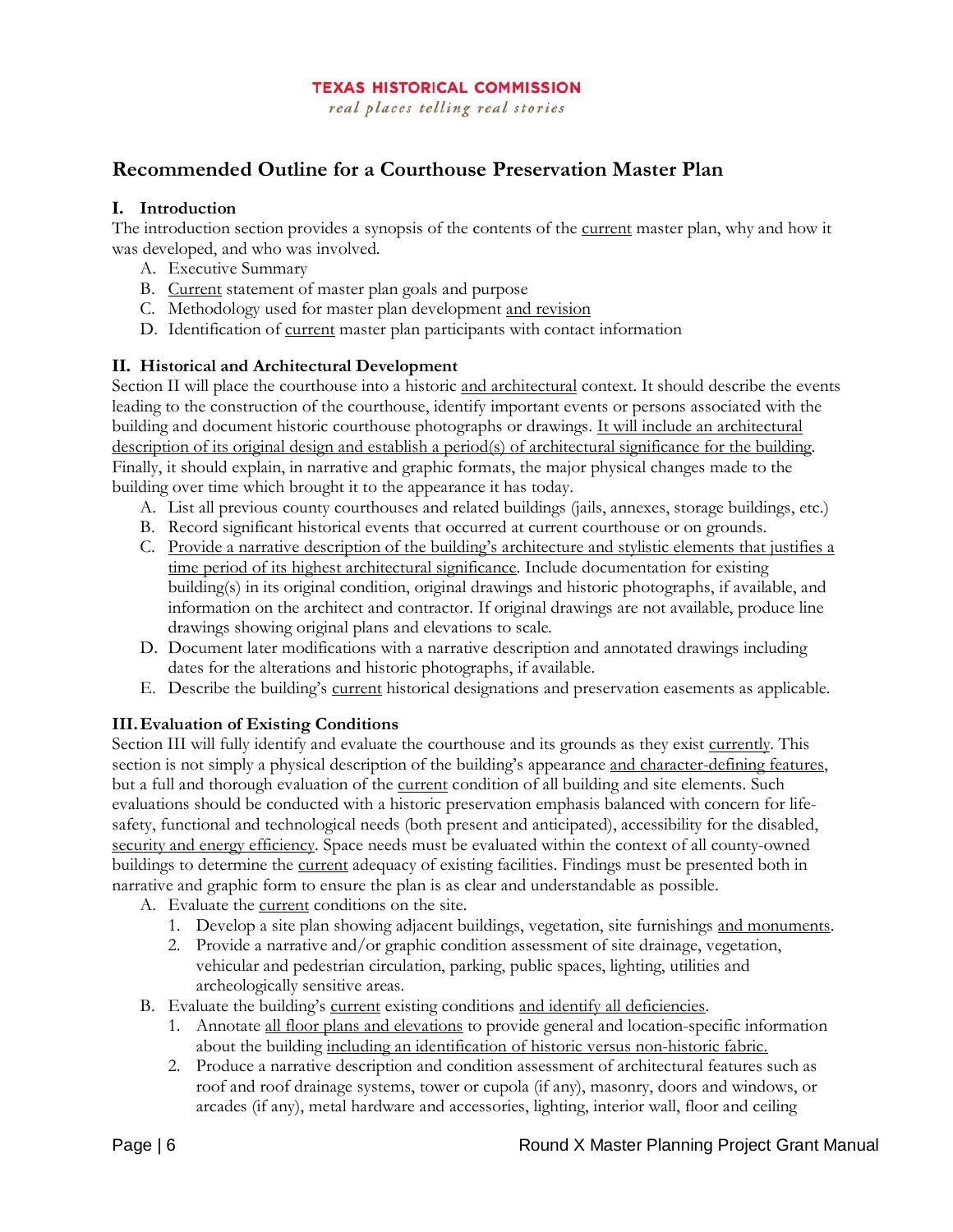real places telling real stories

finishes, millwork, stair elements, and architectural furnishings. Information should be represented in current photographs and/or keyed to measured drawings.

- 3. Provide current evaluations of all building systems by qualified professionals, including structural, mechanical, electrical, plumbing, security and fire protection systems.
- 4. Describe special conditions or materials that require further analysis or testing prior to initiating any rehabilitation work and perform these analyses if appropriate, i.e. asbestos testing, lead paint analysis, mortar analysis, paint color identification, investigative selective demolition, etc.
- 5. Evaluate functional considerations, including life/safety issues, compliance with applicable building codes and Texas Accessibility Standards, archival documents and records storage, data processing, communications, security, energy efficiency and anticipated acoustical limitations.
- 6. Describe and evaluate adequacy of current space use, including other county owned or occupied facilities, and develop a square footage projection of future space needs, including properties potentially acquired by the county.

#### **IV. Restoration and Rehabilitation Recommendations**

Section IV provides specific recommendations for the restoration and rehabilitation of the building based on the current condition assessment in Section III. All recommendations should be in conformance with the *Secretary of the Interior's (SOI) Standards for the Treatment of Historic Properties*. Recommendations should be prioritized into logical scopes of related work and preliminary cost estimates for each included. Describe a phased plan for the entire project based on priority and balanced with the county's financial resources.

- **A.** Provide a summary of recommendations for the building(s) and site, prioritized according to need.
- **B.** Give detailed recommendations addressing all major building deficiencies, space use, systems upgrades and restoration of significant architectural features and spaces. Provide alternative recommendations where appropriate. Recommendations for all character-defining features and significant or primary spaces should generally be consistent with the *SOI Standards for Restoration*. Recommendations for secondary spaces should generally be consistent with the *SOI Standards for Rehabilitation*.
- **C.** List items requiring further analysis or testing in connection with the development of construction documents (hazardous materials, masonry conservation, conservation of decorative finishes, etc.).
- **D.** Provide preliminary cost estimates, or "opinion of probable cost", for all recommendations and in addition, for any separate recommended phases of work, each projected to FY 2020-21 construction.
- **E.** Develop a phased scope of work for the project, as needed, based on the recommended priorities and projected funding availability. Identify potential funding sources for each phase.
- **F.** Outline a plan and regular schedule for building maintenance.

#### V. Required Appendices

Section V provides any additional information descriptive or explanatory information not contained in the previous sections. Such information might include relevant technical articles or publications, codes, contacts, excerpts from county records, and other items as listed below.

- A. Bibliography
- B. Endnotes or bibliographic citations for information presented in Section II
- C. Commissioner's Court minutes, as applicable to construction or alterations
- D. Historic photos and plans
- E. National Register nomination/designation file
- F. Previous plans or studies of courthouse (may be an attachment or separate volume)
- G. Reports prepared by consultants or testing agencies (may be attached separately)
- H. The *Secretary of the Interior's Standards for Restoration and Standards for Rehabilitation*
- I. A copy of any Preservation Easement(s) granted to THC, if applicable
- J. Section 442.008 of Texas Government Code (TGC) concerning protection of county courthouses
- K. Section 442.006 of the TGC on Recorded Texas Historic Landmarks, if applicable

Page | 7 **Page | 7** Round X Master Planning Project Grant Manual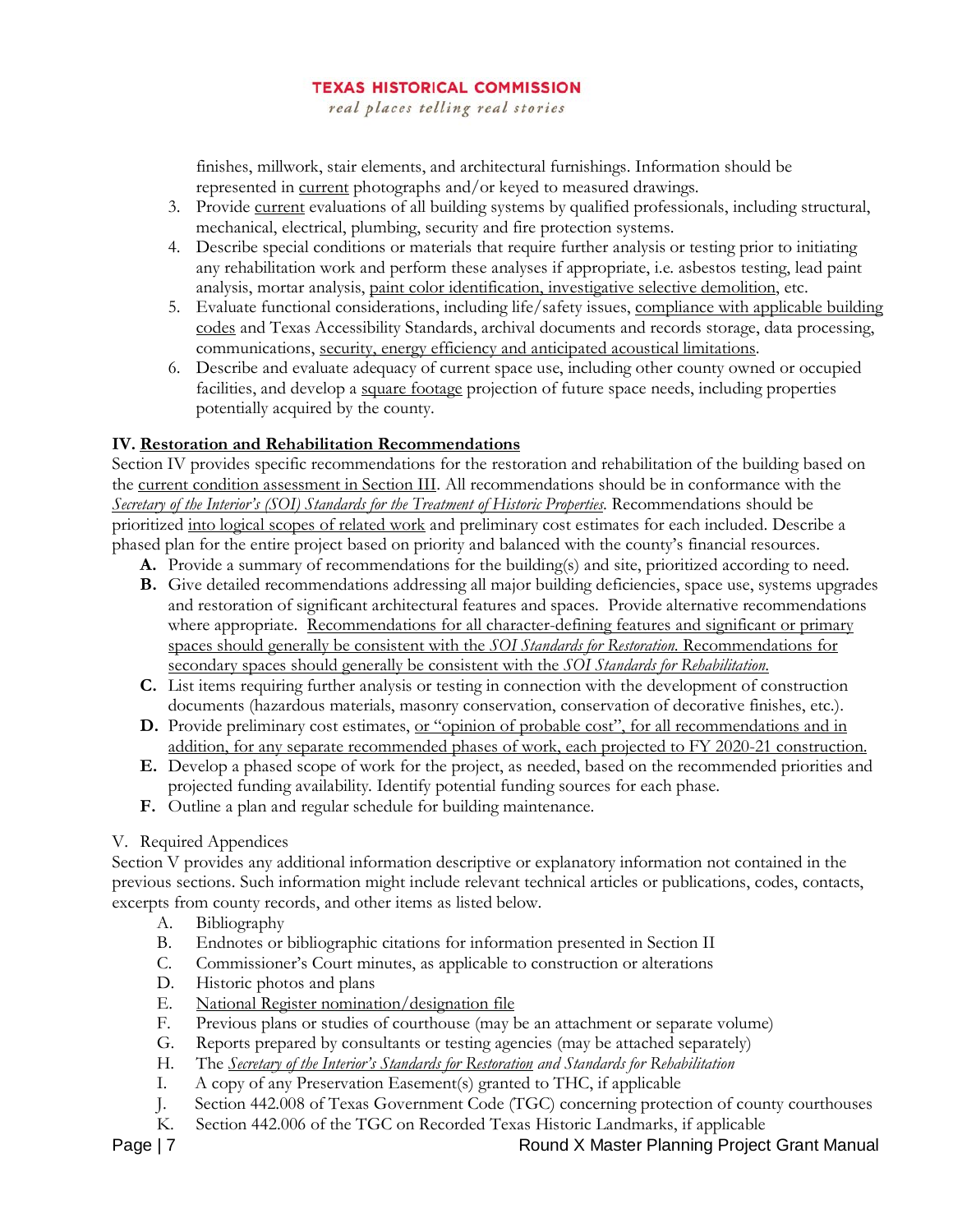real places telling real stories

#### **Master Plan Format**

The master plan must be presented as single document, preferably presented as a continuous document addressing all information as it currently is understood. It is not intended to be used in conjunction with a previous master plan document, it must be a stand-alone document inclusive of all required master plan sections and appendices. It should present the information clearly and in manner that facilitates its use and understanding.

A proposal for how the master plan contents are presented, if it varies from a complete and new presentation of all information, must be approved in advance by THC.

#### **Deliverables**

For each submittal or draft of the master plan document, a digital version of the document in Adobe Acrobat must be provided to the THC and County for review, unless a paper copy is requested.

The following will be provided by the project architect upon final approval by THC.

- 1. Two final printed copies in three ring binders, complete with appendices including photographs, must be provided to THC and one complete copy must be provided to the county.
- 2. A PDF of the complete master plan on a thumb drive.
- 3. All digital images and digital version of all historic photos on a thumb drive.
- 4. Color digital images printed at 300 dpi may be used in the body of the document.
- 5. Final photographic documentation should be in the appendix. High resolution digital images at 6 megapixels or larger in size (200x3000) are required of:
	- a. Each elevation
	- b. Any significant public space(s) affected by the proposed work
	- **c.** At least one historical image.

Note: Version 3/2019. Significant revisions to earlier versions of this document are shown as underlined.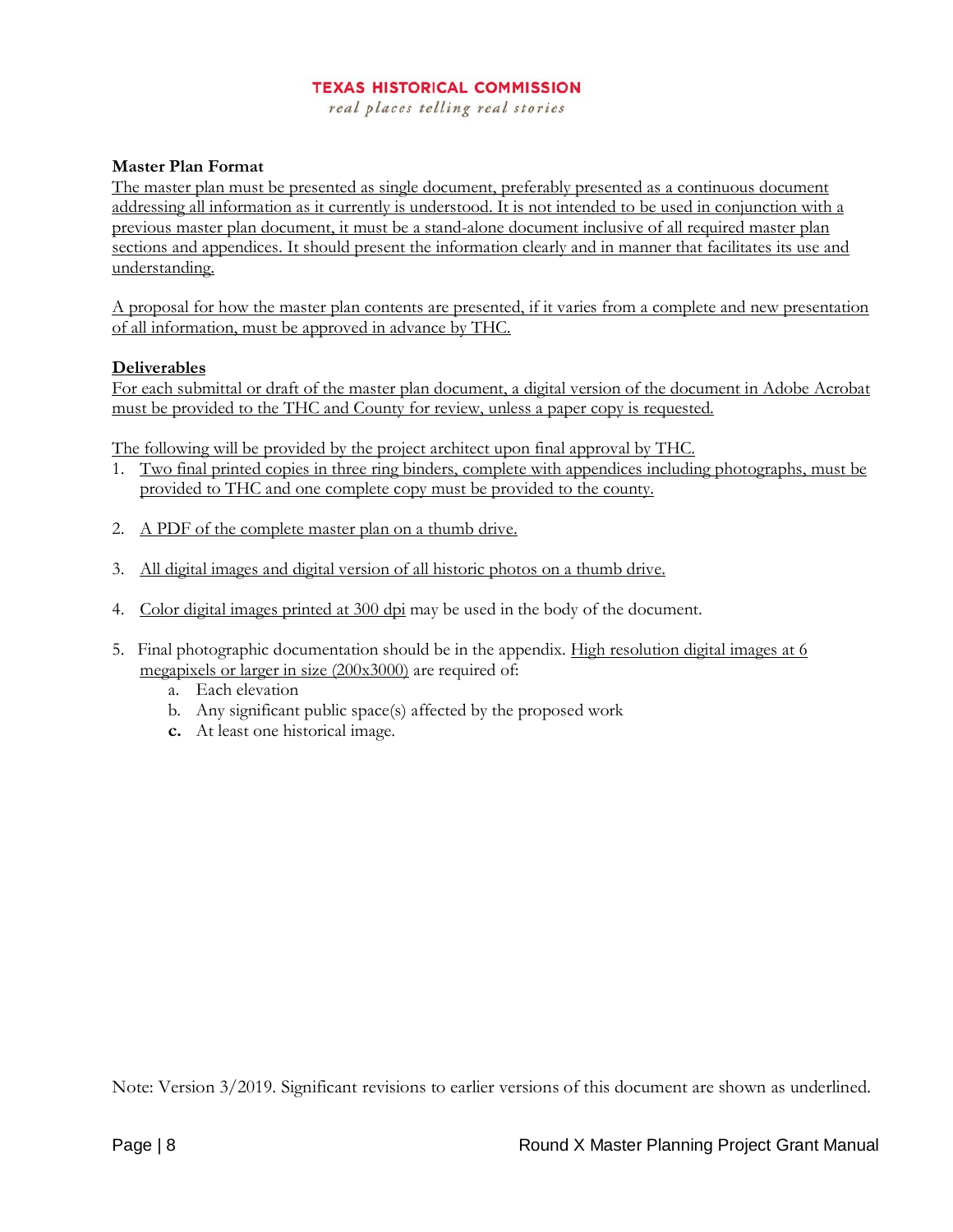real places telling real stories

#### **REIMBURSEMENT**

THC maintains an excellent record in the administration of state and federal grant funds. The terms set for this financial assistance are to distribute funding on a **cost-reimbursement basis.** We recommend maintaining a clear record of eligible expenditures. A grant recipient's expenditure of money reimbursed under this program is subject to audit by the State Auditor in accordance with Chapter 321 of the Texas Local Government Code.

**The grant recipient shall be responsible for developing a method for paying all project-related expenses as they come due, then requesting reimbursements from the THC. Professional services can be billed monthly or upon approval of each deliverable**, e.g. 60% submittal of the master plan, which ensures that the goals are met before invoices are paid.

Due to the very large number of current grant projects, THC intends to reimburse all eligible costs up to \$50,000 upon successful completion of the Master Planning project. At that time, THC staff will work with your County Auditor to prepare a complete Reimbursement Request form with paid invoices. If the approved funding amount was under \$50,000 and there were additional eligible project costs such as reimbursables or additional services, the funding may be increased (or decreased) with bilateral amendments to the Funding Agreement. Only in cases of demonstrated hardship, the THC may consider an interim reimbursement based on an approved deliverable, such as 60% submittal, based on staffing constraints.

This grant funding is not bound by fiscal year legislative appropriation but we anticipate completion of most projects by the end of 2018 or early 2019. The grant recipient should receive a payment check from the THC for all approved eligible expenses within 30 days of receipt of the final request.

These items must be fulfilled for a planning project to be considered complete:

- The scope of services contained in the contract and the Agreement has been performed.
- Three paper copies of the approved Master Plan are provided: two for the THC and one for the grant recipient. One digital copy of the Master Plan must also be provided.
- Final invoices have been paid by the grant recipient.
- Final reimbursement is made to the grant recipient by the THC.

**We look forward to working with you! Please contact the THC staff member for your project, see next, if you have any questions.**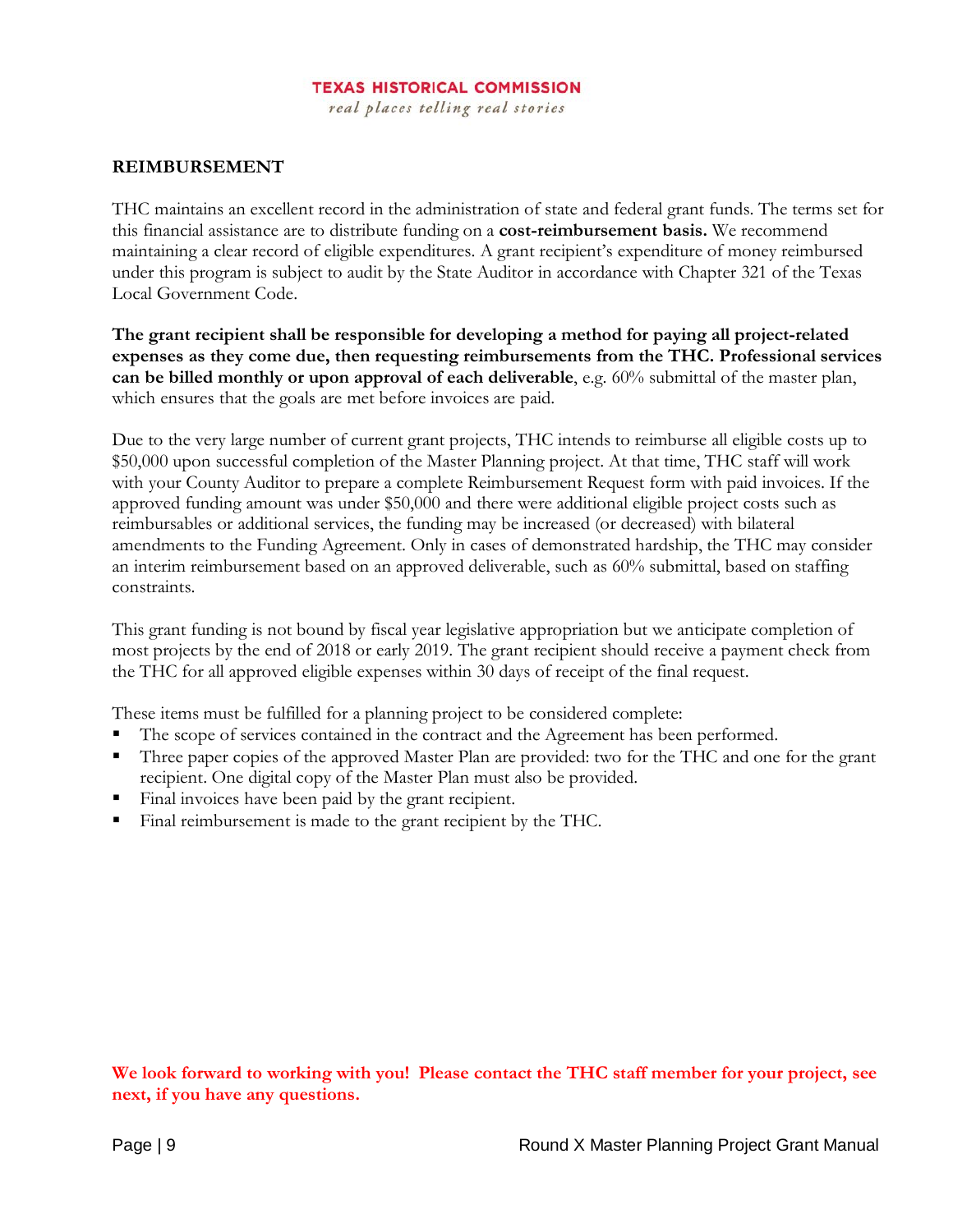real places telling real stories

## **TEXAS HISTORIC COURTHOUSE PRESERVATION PROGRAM STAFF**

The **THC** will be your partner during the planning and execution of the grant-funded work.

Your **Project Reviewer** is a licensed preservation architect and will assist you in achieving a quality preservation project and facilitate execution of the Agreement, attachments and the reimbursement of funds. This individual will work closely with you through the master planning project.

The **Courthouse Program Specialist** is available to assist you with grant administration or reimbursement questions.

**Sharon Fleming, AIA**  Director, Texas Historic Courthouse Preservation Program [sharon.fleming@thc.texas.gov](mailto:sharon.fleming@thc.texas.gov) 512-463-6268

**Megan Koch** Grant Program Coordinator [Megan.koch@thc.texas.gov](mailto:Megan.koch@thc.texas.gov) 512-463-3805

**Olivia Hillmer** Courthouse Program Specialist [olivia.hillmer@thc.texas.gov](mailto:olivia.hillmer@thc.texas.gov) 512-463-6218

## **Greg Smith**

Historian Greg.smith@thc.texas.gov 512-463-6013

#### **Bob Brinkman**

Historian Bob.brinkman@thc.texas.gov 512-463-8769

#### **Susan Gammage, Architect**

Senior Courthouse Project Reviewer Central Texas Region [susan.gammage@thc.texas.gov](mailto:susan.gammage@thc.texas.gov) 512-463-5860

#### **Britten (Brit) Barr, Architect**

Courthouse Project Reviewer Southeast/Coastal Texas Region [brit.barr@thc.texas.gov](mailto:brit.barr@thc.texas.gov) 512-463-6088

#### **James Malanaphy, AIA**

Courthouse Project Reviewer Northeast Texas Region [james.malanaphy@thc.texas.gov](mailto:james.malanaphy@thc.texas.gov) 512-475-3285

#### **Eva Osborne, Architect**

Courthouse Project Reviewer West Texas Region [eva.osborne@thc.texas.gov](mailto:eva.osborne@thc.texas.gov) 512-305-9109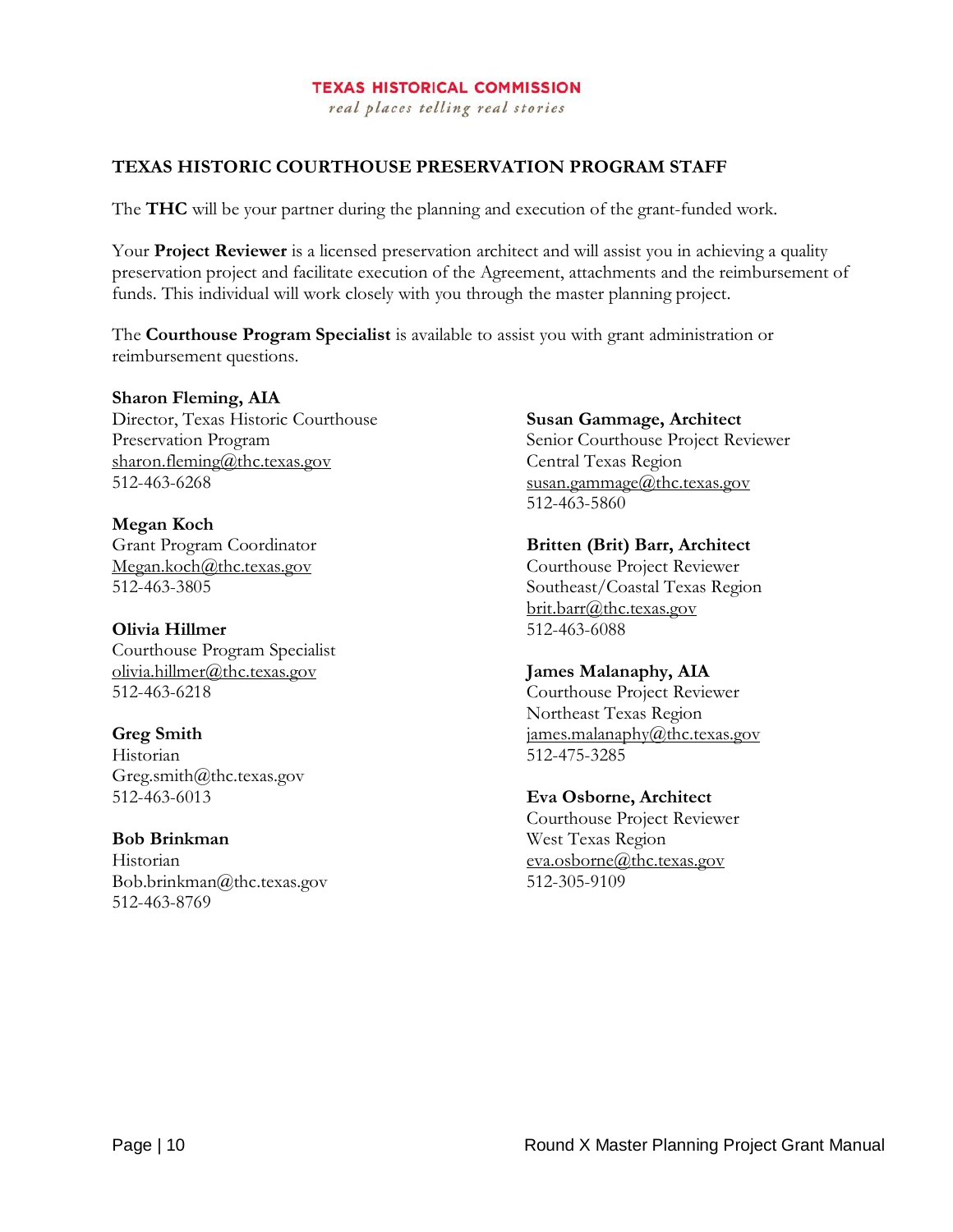real places telling real stories

# **The Secretary of the Interior's Standards for Restoration**

Restoration is defined as the act or process of accurately depicting the form, features, and character of a property as it appeared at a particular period of time by means of the removal of features from other periods in its history and reconstruction of missing features from the restoration period. The limited and sensitive upgrading of mechanical, electrical, and plumbing systems and other code-required work to make properties functional is appropriate within a restoration project.

- 1. A property will be used as it was historically or be given a new use that interprets the property and its restoration period.
- 2. Materials and features from the restoration period will be retained and preserved. The removal of materials or alteration of features, spaces and spatial relationships that characterize the period will not be undertaken.
- 3. Each property will be recognized as a physical record of its time, place and use. Work needed to stabilize, consolidate and conserve materials and features from the restoration period will be physically and visually compatible, identifiable upon close inspection and properly documented for future research.
- 4. Materials, features, spaces and finishes that characterize other historical periods will be documented prior to their alteration or removal.
- 5. Distinctive materials, features, finishes and construction techniques or examples of craftsmanship that characterize the restoration period will be preserved.
- 6. Deteriorated features from the restoration period will be repaired rather than replaced. Where the severity of deterioration requires replacement of a distinctive feature, the new feature will match the old in design, color, texture and, where possible, materials.
- 7. Replacement of missing features from the restoration period will be substantiated by documentary and physical evidence. A false sense of history will not be created by adding conjectural features, features from other properties, or by combining features that never existed together historically.
- 8. Chemical or physical treatments, if appropriate, will be undertaken using the gentlest means possible. Treatments that cause damage to historic materials will not be used.
- 9. Archeological resources affected by a project will be protected and preserved in place. If such resources must be disturbed, mitigation measures will be undertaken.
- 10. Designs that were never executed historically will not be constructed.

#### **Restoration as a treatment**

.

When the property's design, architectural, or historical significance during a particular period of time outweighs the potential loss of extant materials, features, spaces, and finishes that characterize other historical periods; when there is substantial physical and documentary evidence for the work; and when contemporary alterations and additions are not planned, Restoration may be considered as a treatment. Prior to undertaking work, a particular period of time, i.e., the restoration period, should be selected and justified, and a documentation plan for Restoration developed.